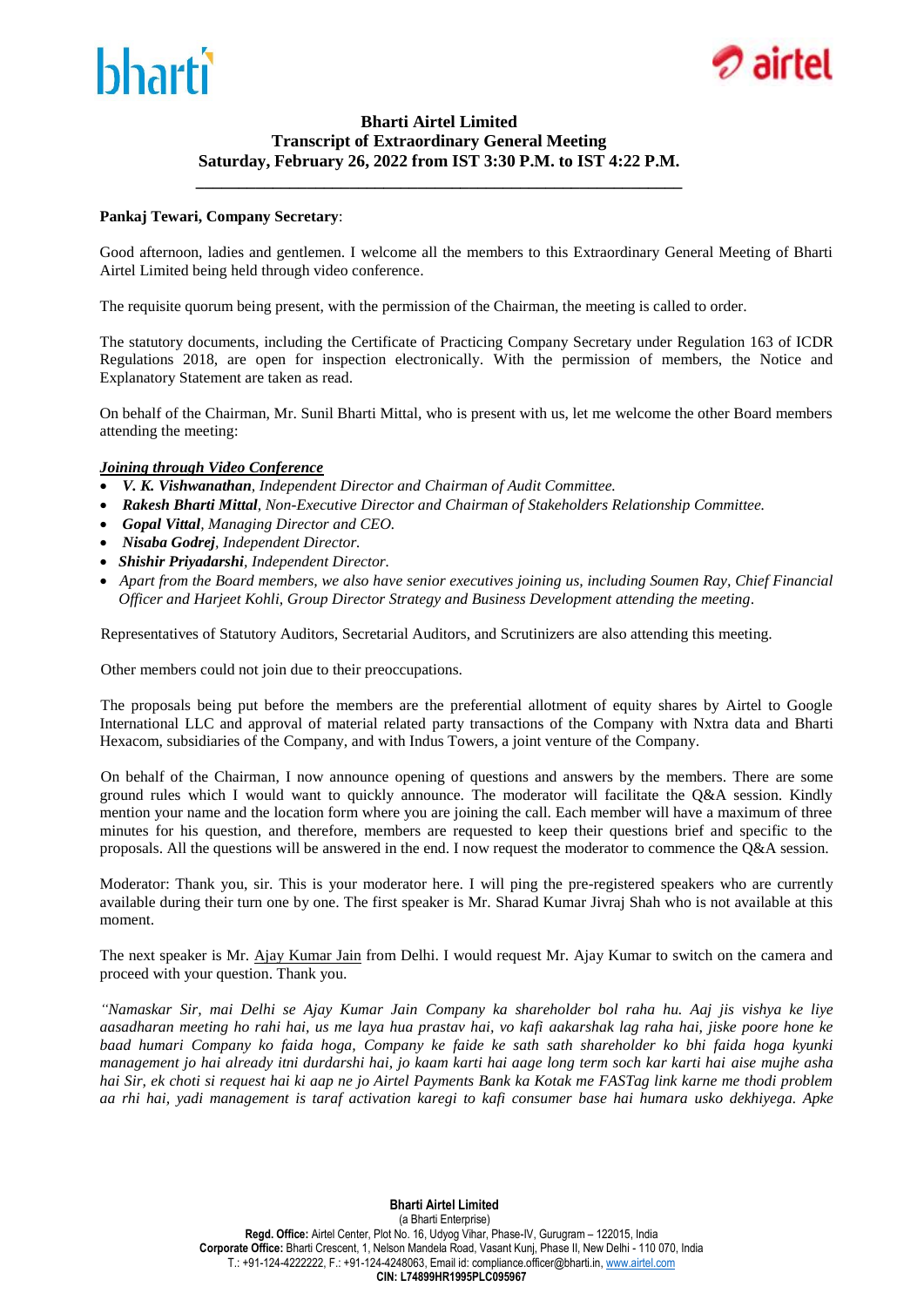

*netritav me Company hmesha achi karti rahi hai. Secretarial Department sb accha kar rha hai. Aaj sir system bahot acha dikh raha hai, jo bhi system hai uske liye bhi apko namaskar, dhnyawad, Jai Hind."*

Moderator: Thank you, sir. We'll move to the next speaker. The next speaker is Mr. Manjit Singh. I would request Mr. Manjit Singh to unmute your audio and switch on your camera and proceed. Thank you.

*"Airtel ki jo prastavit EGM hai usme mai sabhi Director aur apne shareholder bhaiyo ka swagat karta hu. Apne jis time me yeh EGM ke resolution ke liye prastav rakhe the, uske baad jo hai world me andar jo scenario me change aaya hai, to jo prastav hum lekar aye hai, is resolution ko pass hone ke baad jo world ke andar activity ho rahi hai, uska kuch effect humari Company par pdega? Aap is bare me zrur btayega, baki in prastavo ka hum samarthan karte hai aur jaise yeh pichle dino me sensex aur nifty me itni tezi rahi hai, uske hisab se humari ye do companiya aur hai, Nxtra Data Limited aur Bharti Hexacom, isko bhi hum chahege ki aane wale time me aap Company issue lekar aaye aur inko bhi aap list karwaye toh zada acha rahega kyuki jo humari tower ki Company thi usko list karane ke baad us Company ne share bazaar me achaa damkham dikhaya hai, toh hum aapse prastav chahte hai ki aane wale time me is companiyo ko bhi aap listed kariye kyuki inki disha or dasha bhi bahot bdhiya hai aur aapke nirdeshak me yeh chal rahi hai aur jo is meeting ka jo presentation apne rakha hai vo bahot ache raha hai aur moderator ne hume aap se jo joda hai uska bhi hum dhnyawad karte aur secretarial department ka bhi dhnyawad karte hai baki jis disha ne aur nirdeshak se mittal sahib is Company ko chala rahe hai, is Company ne kafi time baad high chuye hai toh hum ye resolution pass hone ke baad umeed karte hai ki Company apne naye high banyegi kyuki market jo ab bear me ayi hai, jb bull vapis ayegi toh naye high humari Compay banyegi, yeh hum umeed karte hai. Dhnyawad Ji. Thank You."*

Moderator: Thank you sir. We'll move to the next speaker. The next speaker is Mr. Sarbjeet Singh from Delhi. I would request the speaker Mr. Sarbjeet Singh to unmute your audio and switch on your camera and proceed. Thank you.

*"Chairman Sir, first of all good afternoon to you and all the Board of Directors and all the staff of Bharti Airtel Limited and my co-fellow shareholders. Chairman Sir, hum jaise is market me hum dekhte aa rhe hai, humari Company ne bahot ache ache return diye hai aur sir is time to humara market me jo share price hai vo bhi boom me chal raha hai aur hum. Sir, sab aap ke netritiv me yahi chahenge ki, Sir hume aane wale time me aur ache return mile aur sir aap se toda sa ek chiz puchna chahege, jis tarike se bhagwan ki dua se ye corona kal hata hai or hatta ja raha hai to sir hum apse yehi umeed chahege ki is EGM ke baad jo AGM ho hum sir aapse uske andar rubaruu ho paye aur Sir, aapke moderator aur poore ke poore Secretarial Department ne jo hume itni smoothness se aap se joda hai, iske liye Sir, mai in logo ka dhynawad karugna aur Sir, Thank you so much."*

Moderator: Thank you, sir. We will move to the next speaker. The next speaker is Mr. Krishan Lal Chadha from New Delhi. I would request the speaker, Mr. Krishan Lal, to unmute your audio and switch on your camera and proceed. Thank you.

*"Thank you, sir. Thank you for giving me the opportunity to join with you. Sir, I am joined with you in this EGM from New Delhi from my house. Sir, last time jab apse mulakat hui thi EGM ke andar, physical me 2019 ki EGM ke andar toh apke kafi view ko lekar hume kafi khushi hui thi aur aap logo ne jis tarike se hum logo ko wade kiye the hum logo ne jis takrike se appreciation di thi share price ke andar profitability dikhayi achi hai, jabki humare upar court ki itni restrictions bhi lag gyi thi aur hume kafi jabardast payout bhi karna tha uske bawjod bhi aaj hum logo ne shareholders ko rights issue bhi dene ke bawjood bhi jo share price me hike hua hai vo ek acha symptom dikhata hai lakin jo Ukraine se Russia ke sath jo abhi sambhandh ache nahi chal rhe uska poora poora benefit toh or Countries utha rahi hai lakin Ukraine ki taraf dekha jaye toh sir vo sunflower ko ugaane wali sabse badi Country hai uski vajah se hum logo ko kafi chizo ko change karna pad sakta hai aur hume kayi chizo me menhgai ka samna karna pad skta hai aur hum logo ne telecom industry ke andar aap competition me dekhe to hum vaise b is time pe or baki ki jo ek choti si Company hai uska bhi 4% stake ko overtake karne ki jo khabare bazaaro me aa rahi hai vo bhi humare liye ek positive hai. To ab jb market me do log hi rha rhe hai bade bade, toh hum un logo se samjhota toh kar chuke hai lakin hum apne jo user hai unko bdhane ke liye aur kya kya karyawahi utha rhe hai lakin jo sir, humara jo plans hai humare, I think unke sath koi competitive nahi hai. Ab humare jo plans hai I think unke sath random bilkul parallel ratio me chal rhe hai agar hum apne customers ko thoda sa uske according kuch benefits de toh unke customer bhi humari taraf attract ho sakte hai kyuki vo humare customers ko attract krne ke liye 1 mahine ka, 2 mahine ka free launcher diye ja rhe hai hum logo ko usko apne kisi tarike se hum bhi competitive time ke andar unke jo customer todne ke liye kya kya kar skte hai is baare me thoda sa dekh ke btaye zara. Sir second thing jo hai, mere*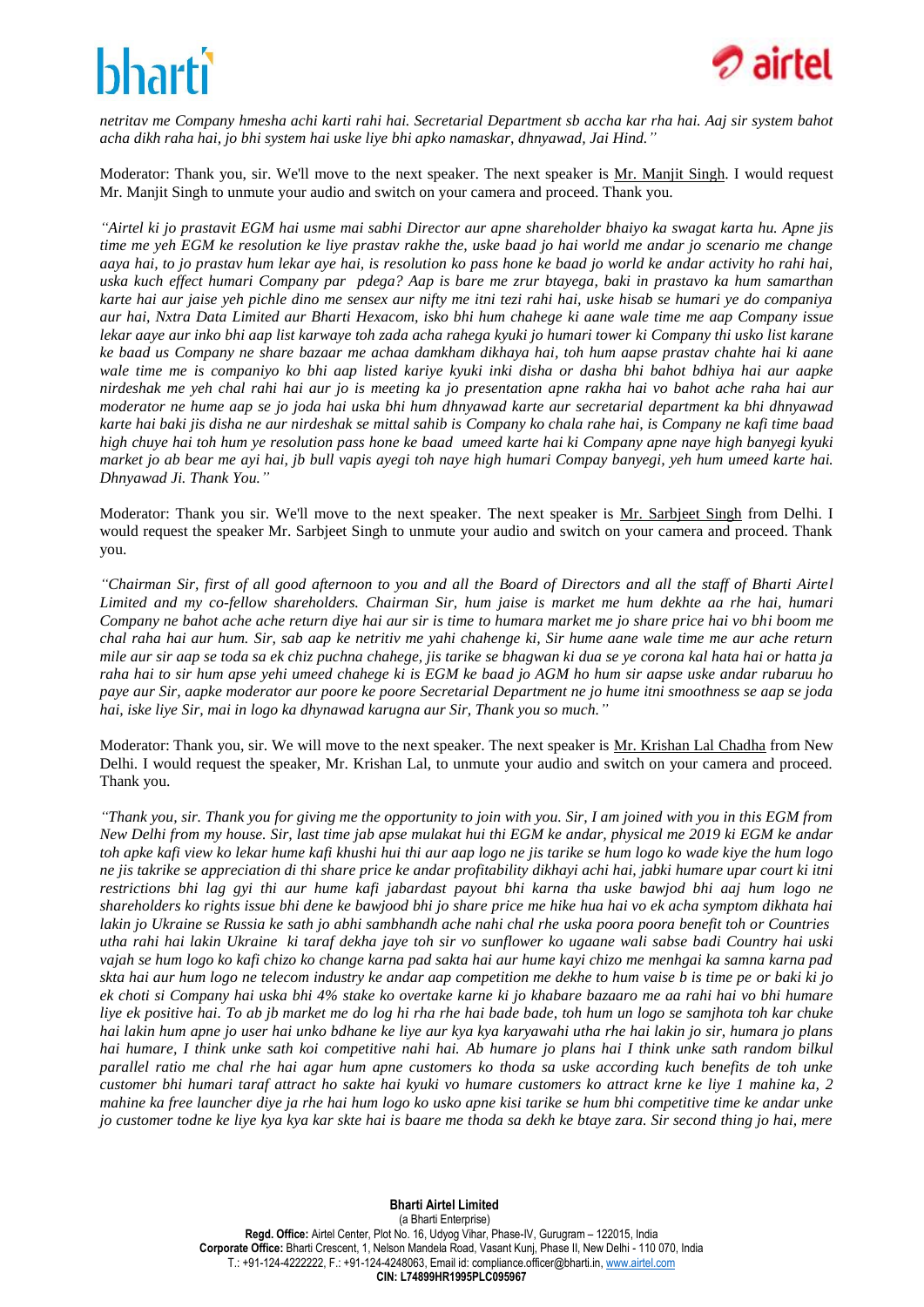

*se pahle jo purv pravakta ne btaya ke ab jo hai hum pandemic situation se hum kafi ubhar ke bahar aa chuke hai aur ab sabhi ne uske sath jeena seekh liya hai toh hum ye umeed karte hai ke aane wali jo AGM ho uske andar hum log apse rubaru hokar every year ki tarah aap logo se mulakat kar sake aur apke views jo hai aamne samne se le sake, ye bhi ek acha madhyam hai aap isko bhi sath me rakh skte hai lakin jo physical understanding hoti hai ya aap ke sath jo hum point to point koi baate kar skte hai vo bhi acha matter hota hai toh kam se kam board me aap is baat ko rakhe ki AGM ko physical karne ki koshish kare taki hum log aapke sath join kar sake. Sir saal me ek baar milne ka jo mauka hota hai vo bana rhe aage aur uspe regular bulaye. Thank you, sir. Thank you so much."*

Moderator: Thank you, sir. We will move to the next speaker. The next speaker is Mr. Mahender Pal Bhutani from New Delhi. I would request the speaker, Mr. Mahender Pal, to unmute ur audio and switch on your camera and proceed. Thank you.

*"Namaskar Chairman Sir, mai Bhutani mera last ka account number had 054 mai New Delhi se hun. Purvaktao ne jo aap ke aage jo questions rakhe hai, mai usko repeat na karte hue mai apse yeh janna chahta hu ki vartman stithi me jo jaha world ek uncertaion stithi me chal raha hai, economic jo hai situation stable nahi ho pa rhi hai desh ke andar bhi aur vaise agar dekha jaye toh India ek growth pe aage badh raha hai. Humari Company apni asset quality ko sudharne k liye kya kadam utha rahi hai? Humari Company ka aage ka kya roadmap kya hoga, thoda is disha pe aap prakash dale, hume update kare. Humari Company rights issue jo layi hai uska partly paid up bhi share jo baki hai usko kab uski demand kregi ki taki vo fully paid up ban sake? Company ke pas bhi jo balance fund hai jo rights issue ke zariye baki hai vo bhi aa sake. Is disha me bhi Company ke pas aage ki kya ranniti hai, kya plan hai, yah mai adhyaksh mahodya chahunga ki zra chahe toh thoda sa roshni dale, hume update kare. Baki as a member, mai jo resolution hai usko support karta hu. Company ke jo promoter hai, Company ke jo management hai, behtrin teams me se ek hai aap ke aage hum sawal kya rakhe, aap behtrin tarike se Company ko chalana, badhana aur gati dena bahot ache se jante hai. In shabdo ke sath mai secretarial team ka bahot bahot dhnyawad dena chahunga aur sath hi chahunga ki jin logo ke pas physical share hai, ya jo transfer me thodi dikkat jinki rahi hai 2017 se lekar RTA ke pas aur jo unke pas pade hai, vo unke vo kahe ki vo clear kare aur unpaid dividend ka jo hai aap secretarial department behtrin roop se kaam kar raha hai aur share aage education fund me bhejne se pahle unko notice bheje, bas in shabdo ke sath mai, adhayaksh mahodhya, punh aap sab ka bahot bahot dhnyawad, bahot bahot shukriya aur aane wale samay ke liye bahot bahot shubhkamnaye. Thank you very much, sir."*

Moderator: Thank you, sir. Thank you. We'll move to the next speaker. The next speaker is Mr. Praveen Kumar, I would request Mr. Praveen Kumar to unmute your audio and switch on your camera and proceed. Thank you.

*"Respected Chairman, esteemed Board of Directors, and my co-fellow shareholders, myself Praveen Kumar. A very, very old shareholder of the Company,with the Company for a very long time. I love to thank from bottom of my heart to our Respected Chairman, the kind of vision he has, the kind of dedication he has. He made our Company from a small Company to truly Indian multinational Company because we are into such a space that we have to be on the edge all the time 24/ and our professional team brings lots of technology, lots of new innovations to make sure that we are the number one and we will be number one. So, I love to thank the entire Board, the entire management team for doing such a great work and I'm really privileged, Sir, to be part of such a legacy and as far as the retail investor is concerned, I'd love to thank, Mr. Tiwari, Mr. Puri and Mr. Ghildiyal. They are doing fantabulous job as far as the corporate governance is concerned. And for today's agenda, I put my 100% assent to the agenda. It brings lots of clarity, lots of vision, and lots of growth for the entire Company and to our share price also. And I wish you all the very, very best for the coming year ahead. Thank you, sir. And thank you very much."*

Moderator: Thank you, sir. We move to the next speaker. The next speaker is Mr. Yusuf Yunus Rangwala from Mumbai. I would request the speaker Mr. Yusuf to unmute your audio and switch on your camera and proceed. Thank you.

*"Hello. Can you hear my voice, sir? Good evening, sir. I am speaking from Mumbai. Sir, mera pranam swikar kare, Sir Sunil Mittal Sir. Sir, I am supporting all the resolutions. Only one humble request, Sir, apka sir, rights aaya tha to apne physical nahi bheja kyuki mera demat me Sir, I faced some problem. So, mera humble request hai, next time jab aisa koi Rights hua to hmesha physical me bhi dena chaiye mera humble request hai sir aur apne 2 Company sister Company hai vo apne me aa rhi hai. Uska sir mai bhi previous speaker k sath join karta hu ke apna agar apne hume right diya aur agar aap naya Company ko list krna chehnge hai uske liye sir mai apko pranam krta hu aur apko suggestion deta hu sir aap apna number airtel sir me sab airtel ka use krta hu sir. Mai apka bahot dhnywad deta hu aur apki service airtel ki sir lajawab hai uske mere pas koi shabad nahi hai sir, apki service itni achi hai aur sir mai*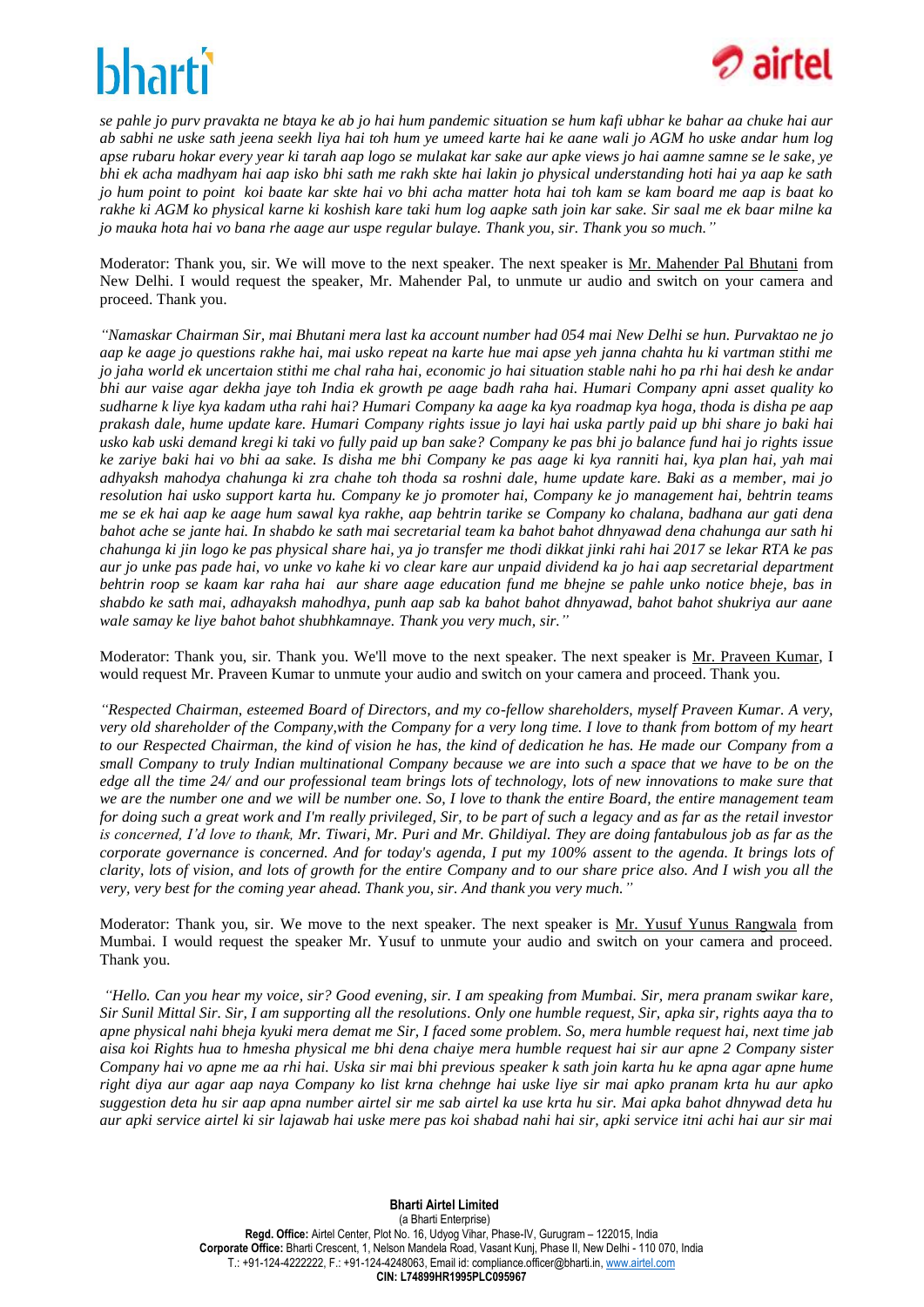

*ek chota sa request chahta hu, sir ab aap physical hi rkhiye matlab ab aap aise hi meeting rkhiye kyuki sir aap jb physical rakhege hum aapse join nahi rakh skte mera humble request hai ab jb meeting hui tab aap aisa hi rkhiye Bombay k liye sir mai apko sir happy holi aur sab shubhkamnaye, is dhanyawad se mai apse vida lena chahta hu. Jai hind Jai Maharashtra. Sir, Thank you very much, nothing more to add, Sir. And Karvy ko bhi dhnyawad deta hu karvy ki service ke liye. I am speaking from Mumbai, Sir, mai Mumbai se baat kar rah ahu. Thank you very much, Sir. Jai Hind."*

Moderator: Okay. Thank you, sir. Next, we'll move to the next speaker, Mr. Saket Kapoor from Kolkata. I would request the speaker, Mr. Saket Kapoor, to unmute your audio and switch on your camera and proceed. Thank you.

*"Yes, sir. Namaskar sir, and thank you for this opportunity. Sir, as the AGM calls for investment by Google, up to I think so \$1 billion, 700 and 300 in the two tranches. Sir, if could that be explained to us, sir, what kind of value additions are we looking that Google will bring on an immediate basis? How is this fund going to be utilized on an immediate basis for the shorter term, medium term, and the longer term? And definitely the value addition from Google as a player. And, sir, how do you explain this conflict of interest? I think so Google has also some investment in your competitor, Jio. So how do those things go hand in hand? And, sir, we have also heard about this Indus Towers deal currently. So, where are we in midst of that? How will that fund be utilized? And what is our roadmap for Indus Tower as an entity? At what stage are we comfortable going forward? Currently, what is our state post the deal that has, I think so, consummated day before yesterday only. So where we currently, and what are our plans going forward? And sir, what kind of capex is the Company has? For this year, for the nine months, what have been the capex, and in the balance three months, what kind of capex are we anticipating, and for the next year also? With 5G options in the anvil, what are our preparations pertaining to 5G? How is the ecosystem or the landscape looking, particularly for the Indian consumers, to adopt this new technology? Since, sir, it is evident that the prices, the prepaid prices for voice and data has gone up significantly. From absolute low to now they're up by 30- 35%. So, now with the introduction of 5G and the type of inflationary trends that are continuing in the market, how confident are you that the Indian market consumers are prepared, not only to experience, but also to pay a higher price for 5G during these trying times, sir? So, the preparation and the groundwork and also the business sentiment currently prevailing for which we are preparing ourselves, if you could give us some understanding. Sir, the two days ago, Gopal Sir was there in post budget where he was speaking about this bundling of E-Band wherein he was speaking about requesting the government to bundle these coveted airwaves in the E-Band for this backhaul service. So, what kind of feedback are we getting? Because 5G is going to be again capex oriented. We are again going to move into a capex-oriented cycle going forward again. So, what is our preparation so that we don't have to face something similar what we faced in the 4G with huge amount of debt? And, also since Soumen Sir is also there, what are we currently working to reduce our debt burden, and also the cost of funds? Since there are, we are now entering into rising interest rate scenario. So, these were my few observations. During con calls, also, sir, we would request that not only the institutional people should be allowed to express their views, even retail and HNI investors who participate in the calls must be provided an opportunity to express their view. This is for Pankaj Sir to take note of, so that we as investors can also get a platform to share our views in a limited space of time, sir. I hope, sir, I have tried to make sum up the things, I'm looking for answers. If I have a follow up, definitely then I request the moderator to give me a chance again. And, thank you, Mittal Sahib, for being present here today. And all the best to the team."*

#### **Moderator**

Thank you, sir. With this, we have completed the Q&A session. And now we are handing over the stage back to you. Thank you, sir.

#### **Pankaj Tewari, Company Secretary:**

Thank you members, for your questions and also for the support, which you have expressed for the resolution that we have placed. With regard to holding EGMs, physical EGMs, we will comply with whatever the law is on that date. We appreciate that when in virtual EGMs it is possible for more shareholders and members to participate. So, therefore, it gives an opportunity even to shareholders who are not close to the registered office. Some other technical questions have also been raised on some of the transactions. I'll request the Managing Director, Mr. Gopal Vittal, to throw light on those questions.

#### **Gopal Vittal, Managing Director & CEO (India & South Asia):**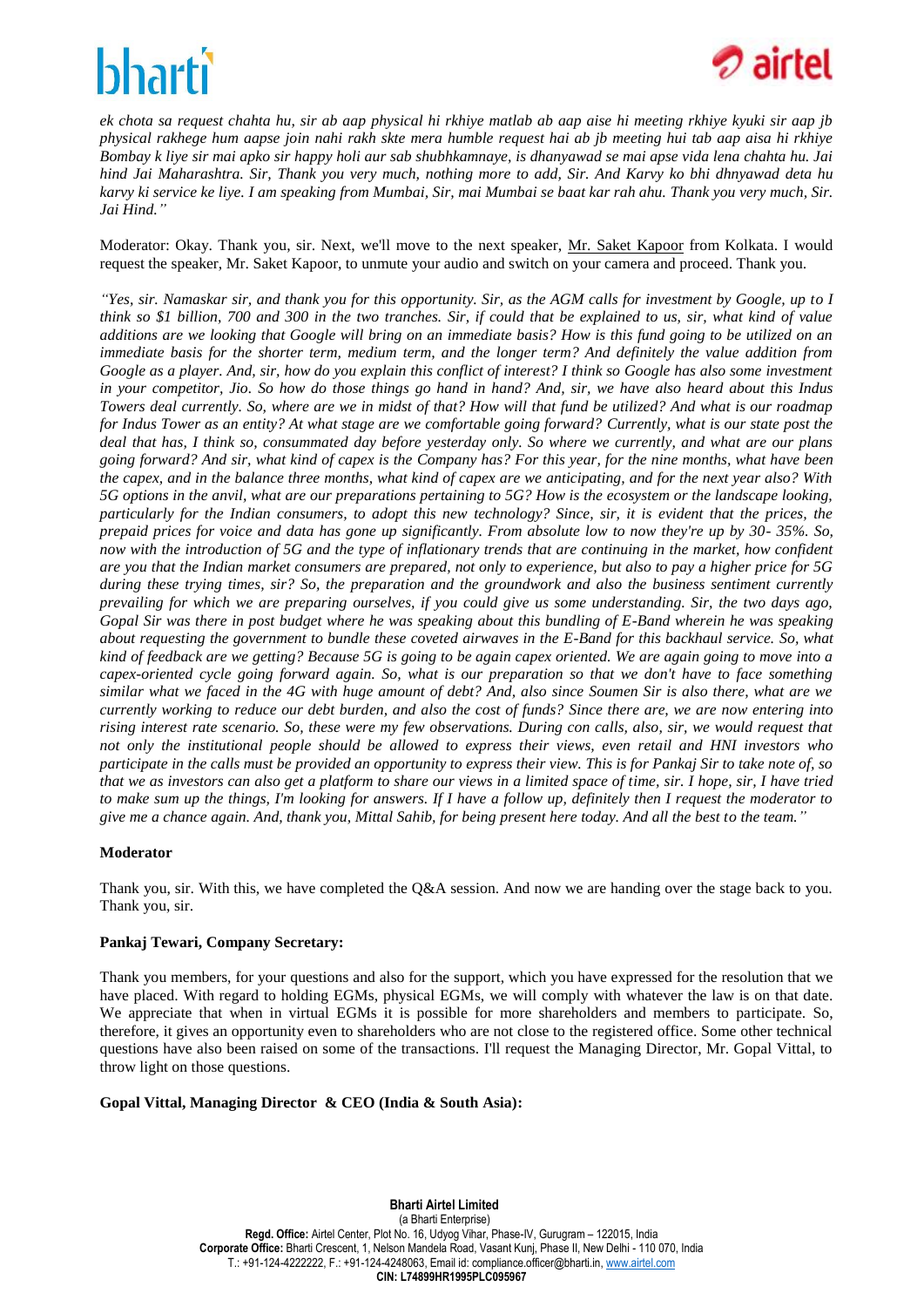# hhartî



So, I think there are, you know, a couple of comments were made, so I'll just take them all together. One was on capex. I think on capex we have been investing about anywhere between 20 to 22,000 crores a year. There was one round of extraordinary capex that happened a few years ago, which was about 24,000-odd. But since then, it's been moderated at about 20 to 22,000 crores. And I do want to reassure every shareholder that our focus is really on customer experience, creating enough capacities, and providing adequate coverage to our customers.

We're also rolling out broadband very aggressively, and we're making a lot of investments in the B2B space, particularly in data centers and so on. On the Google issue, I think there is no conflict. We had clarified that because Google is free to work with all players. And so are we. We have partnerships with several OTT providers, in addition to other technology companies. So yes, Google has made an investment into both Reliance as well as us. But that does not mean that they will not work with everybody in the ecosystem and the same applies to us. From a value addition of Google perspective, I think there are one or two things. Number one is a lot of work is going to happen on devices. As you know, there's a big opportunity to convert feature phones to smartphones. So that's where we are going to work with Google to create some software capabilities in order to lock a device. The second area is on the network. There is work happening. We are already using Google's packet core in our system. And it's performing well and we will continue to scale that. And the third is that we will look at go-to market synergies between the two companies, particularly in the cloud area. These are areas that we are working on. On E-Band spectrum, it is an important band of spectrum because it allows you to carry large amounts of traffic from the mobile network, from the mobile base station, which is a tower, back to where the content originates from. And there are two mediums by which it can be done. One is fiber and the other is microwave. Microwave has limited capacities. E-Band has a lot of spectrum and so the capacities are much higher. India is not, as you know, a well-fibered country. While fiber is continuing to build, there's still a lot of fiber to be built out, and our plea to the Government is to actually bundle the E-Band spectrum along with the excess spectrum which will be required for 5G capabilities. Thank you. Back to you, Pankaj.

### **Pankaj Tewari, Company Secretary:**

Thanks Gopal, for answering these questions. The questions with regard to all these matters are in any case covered in detail in the Notice and the explanatory statement. Anything further, we will be happy to answer on the e-mail, and the question can be directed to the Investor Relations Department. The Company had provided the facility to all the members to cast their votes through remote e-voting on the said resolutions.

#### **Sunil Bharti Mittal, Chairman:**

Pankaj there are several other questions which remain unanswered. Let me answer some of those.

So, first of all, I would like to thank all the esteemed shareholders who have taken the time out today, on a weekend to participate in this very important EGM. And I'm grateful for all the wonderful compliments that the Company and its management has received from you. And we have heard your comments, we have heard your suggestions, and we greatly value the same.

It's important for us to keep on board your, you know, suggestions and comments to keep on improving our, you know, performance in the Company, our delivery to our customers. Importantly, how you view our Company, because you are a very valuable part of our stakeholders. So, two of the points on interaction with our shareholders, I have noted down. One is that there are many people out there who can't physically come to Delhi when we have the EGMs and they would like to actively participate as they have been able to do it today. So, I would like to suggest to our Company Secretary, Mr. Tewari, to have a hybrid meeting in future where we have physical meetings in EGM and, God willing, I think from this year onwards, our physical meetings should come back. And some of you have made a comment to interact with me face to face. We will certainly have that opportunity. But equally we must ensure that those who cannot travel to Delhi, and need not in today's world, because we are a telecom Company. We are a digital Company. We must make absolutely first rate arrangements for a hybrid meeting where people should be able to dial in from whichever location they would want to. I'm sure our Company Secretary will take note of that and make suitable arrangements.

The second part was on the issue of analyst calls, where a suggestion has been made that high-net-worth individuals or significant influential retail investors should also be allowed to join. My own view is, and you will appreciate it, it's extremely hard for anyone to have an analyst call with 100s of 1000s of people on the call. But it may not be a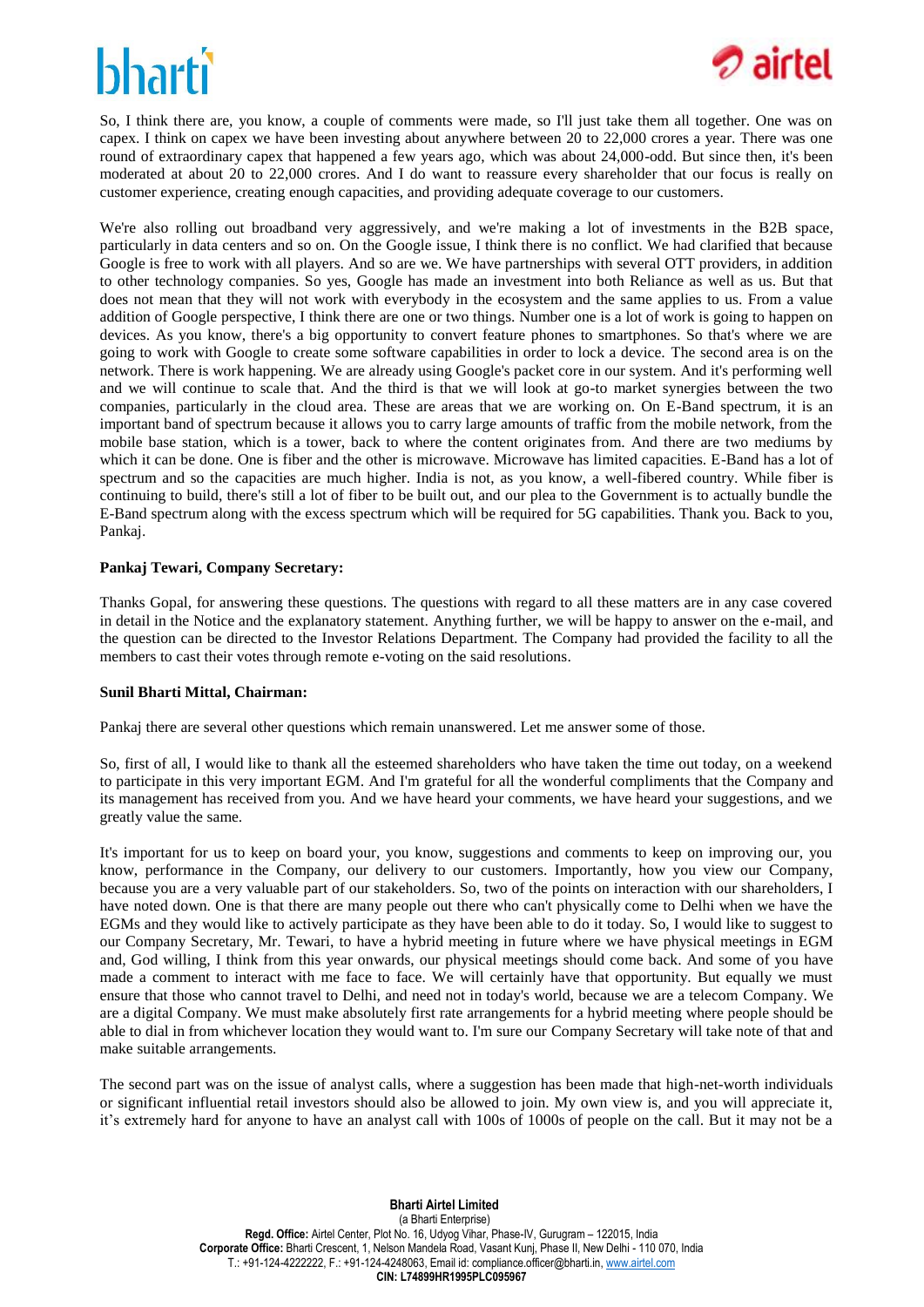

bad idea that in rotation every time there is an analyst call, based on the requests that the Company Secretary receives, we invite a few HNIs, a few active retail investors into the call every time. And that will, to my mind, will give you some insight, and more importantly, allow you to join the rich discourse that happens in these analyst calls. So, I have taken that suggestion also on board. A few handful of HNIs and retail investors could be brought in every time. But, they will be limited, and we'll keep on rotating, so more and more people will get a chance.

There was also a mention on physical versus Demat form. You know, on this one, we will try to, again our Company Secretary will ensure whatever best we can do going into the future. But my own humble submission is, please adopt digital medium. We must save efforts, paperwork, costly physical, you know, interactions. World has moved and indeed it is fast accelerating to move even in developing countries more to the digital form. Please, you know, move to digital Demat form. If you need any assistance from our Company to get familiar with some of these tools, we'll be happy to provide you some assistance. But your point is noted. We don't want anybody, not even one of our members, to suffer if they have some challenge in dealing with the Demat or digital forms.

Two or three comments came on rights issue and party paid calls. When would you want to be calling the money? We had at the time of coming out for the rights issue, mentioned that the Company will keep withdrawing money at the appropriate time. There is no set date today in my mind or the Company's mind to call these, but we can assure you that it will be our endeavor that in not-too-distant future, we keep on making these calls, not burdening the shareholders in one go. But keep on moving this money. We count this as our money on tap from our esteemed shareholders. We would give suitable notices so that you can all prepare yourself. And from time to time, we will dip into this pool to finally make them real, you know, I would say fully paid shares.

There was a talk about debt burden and cost of funds. And I would like to just mention that this is a matter of focus. We have been able to take the bank debt down to almost zero, if not already zero. That has already been done. Banks are extremely keen to lend more money to our Company. Our large debt really remains in the DOT spectrum and the backbreaking AGR judgement that the Company got from the highest court. And those are the areas which we keep on dealing with. Your Company paid 15.5 thousand crores recently as a prepayment towards some of those dues. And whenever there are opportunities to replace the high-cost debts with a more efficient lower cost debt, we are doing that almost in at regular intervals. So, we are very conscious of our cost of funds. We are very conscious of our overall debt burden. But I'm glad to tell you the way EBIDTA is rising and debt is going down, we will be into very a comfortable zone in not-too-distant future.

A comment was made on, you know, the tariffs. I need to remind all of you that tariffs have not gone up to a level which can be uncomfortable. In fact, tariffs remain lower than where they were average, on an average basis before the entry of competitor.We are still below that level of 220-230 Rupees ARPU. ARPU are still trending, uh, as you saw 160 something and rising and we need to, as Gopal Vittal, our MD and CEO has stated, need to cross at the earliest level 200 threshold and then eventually getting to 300. Do keep in mind that the consumption of data was less than 1 GB a month prior to the entry of a competitor. And now it's at 16, 17, 18 GB a month. So, for about less price, significantly less price, people are consuming 18 times, more than 18 times of data. So, we will remain competitive. We will never lose sight of that.

Indus Towers, a question was raised. We have already given out a press release explaining the reasons and the rationale for us to step up a stake in Indus as and when the transaction with Vodafone PLC happens. It's a solid Company. Operations are extremely critical for Airtel's, you know operations. These are critical infrastructure suppliers. And we have also mentioned that at some point in time in future, the roadmap does not rule out a monetization opportunity at an appropriate time. Nxtra listing, we already have overseas, very important investor in - Carlyle. That gives a signal that at some point in time in the future, there will be a liquidity event. We remain focused. At the moment Nxtra is growing at a very strong pace. And, we can assure you that we will be looking at some IPO in the later years as the Company stabilizes. There is one mention of user interface on Airtel Payment Bank. And, I would personally take upon myself and Gopal to ensure that if people are feeling friction in using the app or services from Airtel Payment Bank, we will immediately get onto it. The bank is growing again at a very good speed. transacting more money, having more monthly active users. It's become profitable. I remain very confident that this bank will be a very, very valuable asset in the hands of Airtel.

Last, in closing, I would say the world is going indeed through a stressful time at the moment with the flare up in the Russia-Ukraine situation. World is engaged on to it. India has a very seminal and important role to play. Having had longstanding friendship with Russia and equally a very strategic alliance with US and Western Allies, India has made